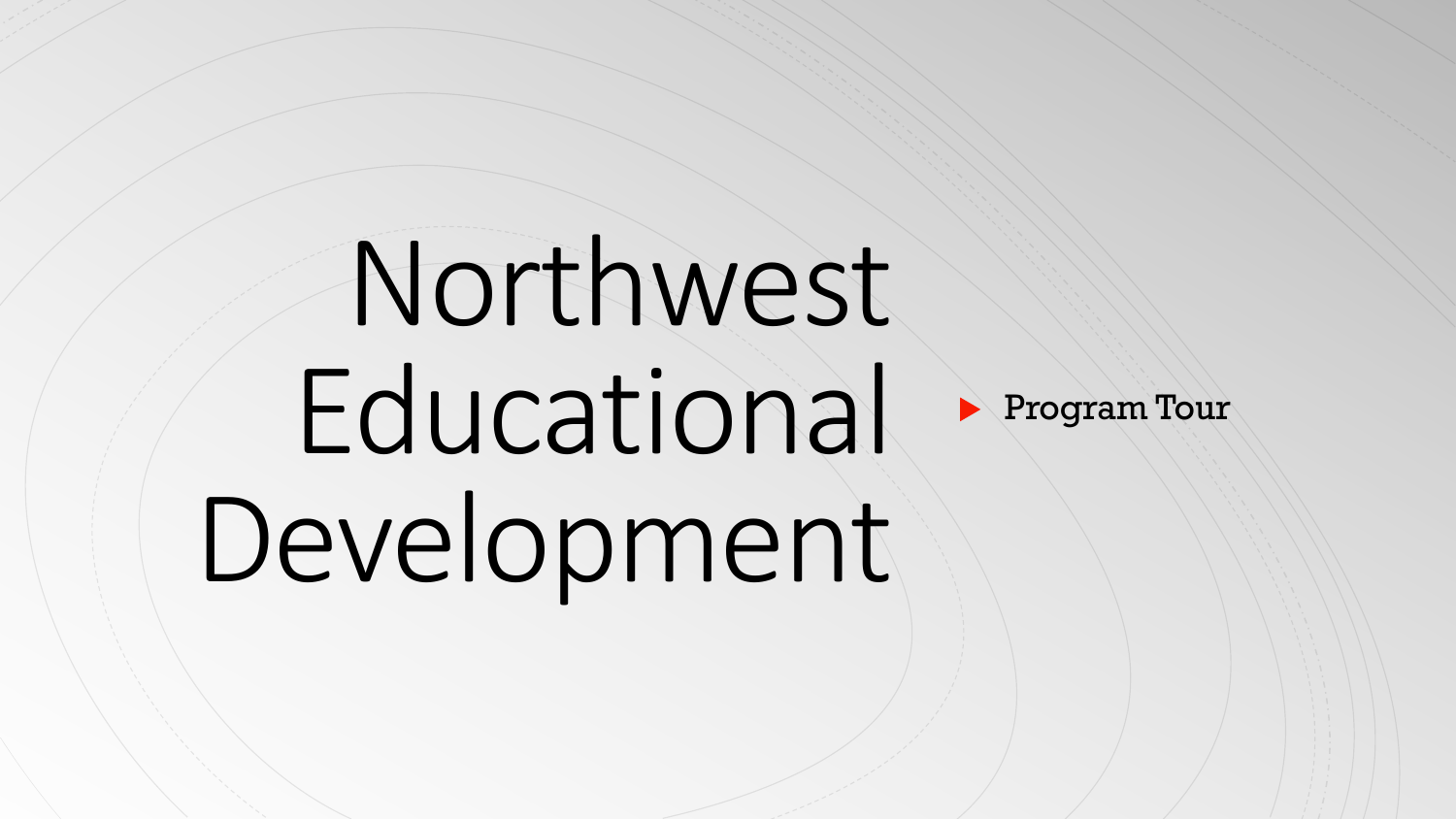









# **CERTIFICATION**

### **TEACHER** RETOOLING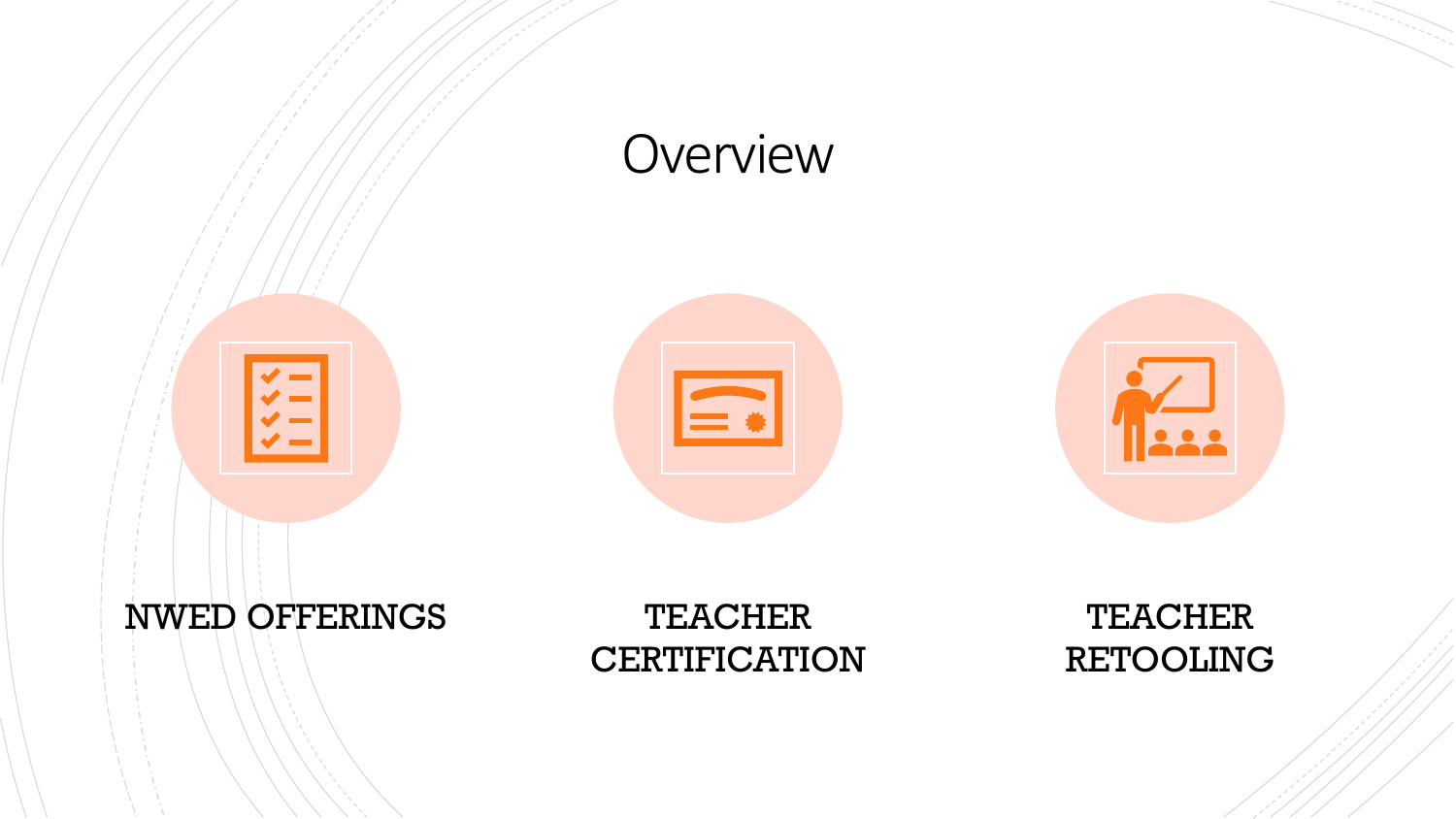Northwest Educational Development is committed to offering flexible and affordable options to earn and advance your teaching certificate. With online modules, year-round entrance, pay as you go formatting, our candidates have ownership over their programs. Our programs offer an alternate approach to certification specifically designed to allow non-traditional and underrepresented candidates to earn their certificate. With more than 30 partnership districts we serve candidates all over WA, with additional districts added each semester.

# What Is NWED?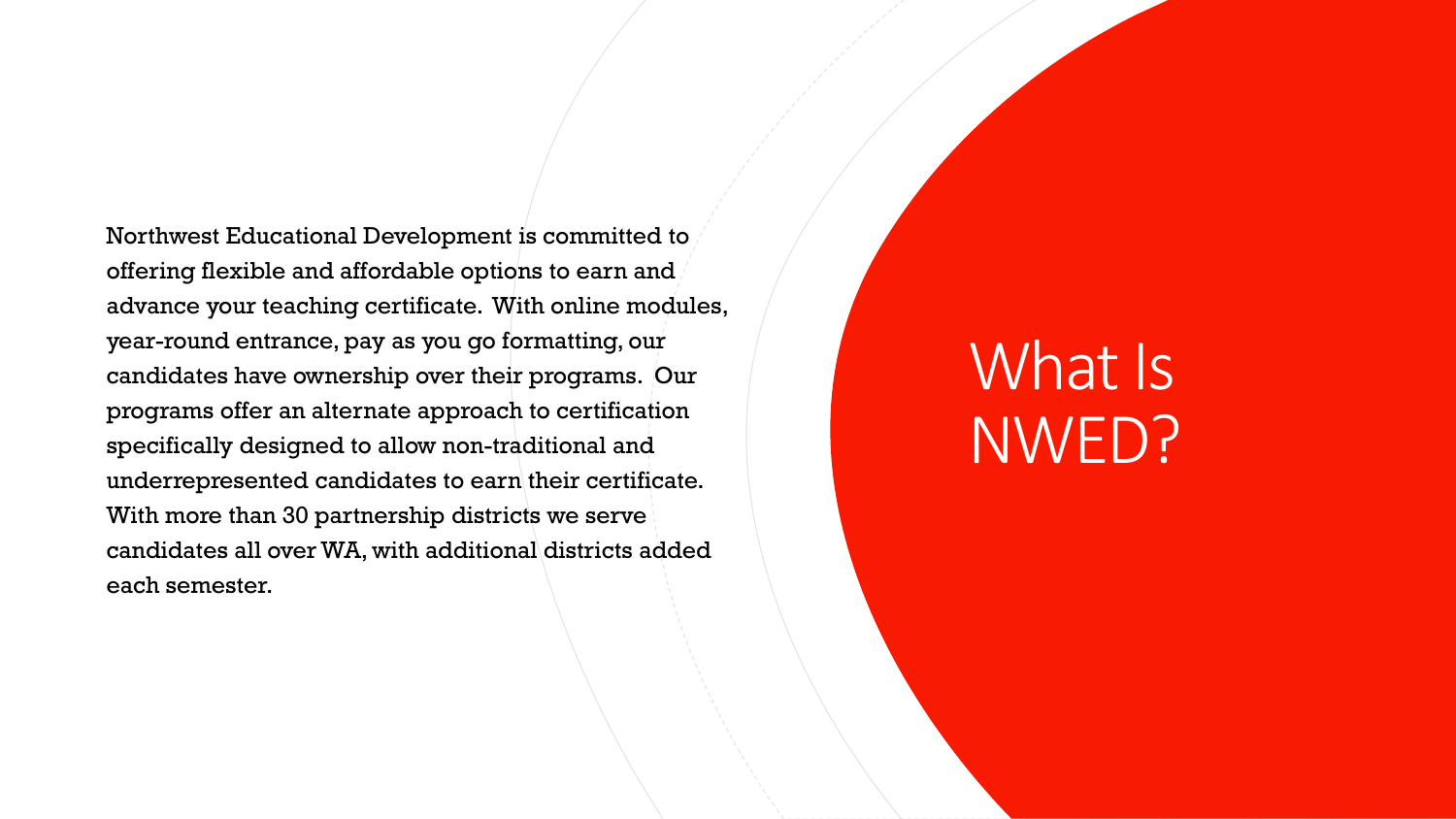## Program **Offerings**

#### TEACHER CERTIFICATION

- **Earn your Washington Residency Certificate**
- **For those candidates that are not already certified**

#### TEACHER RETOOLING

- **Add an endorsement to your teaching certificate**
- **For those candidates that already hold a teaching** certificate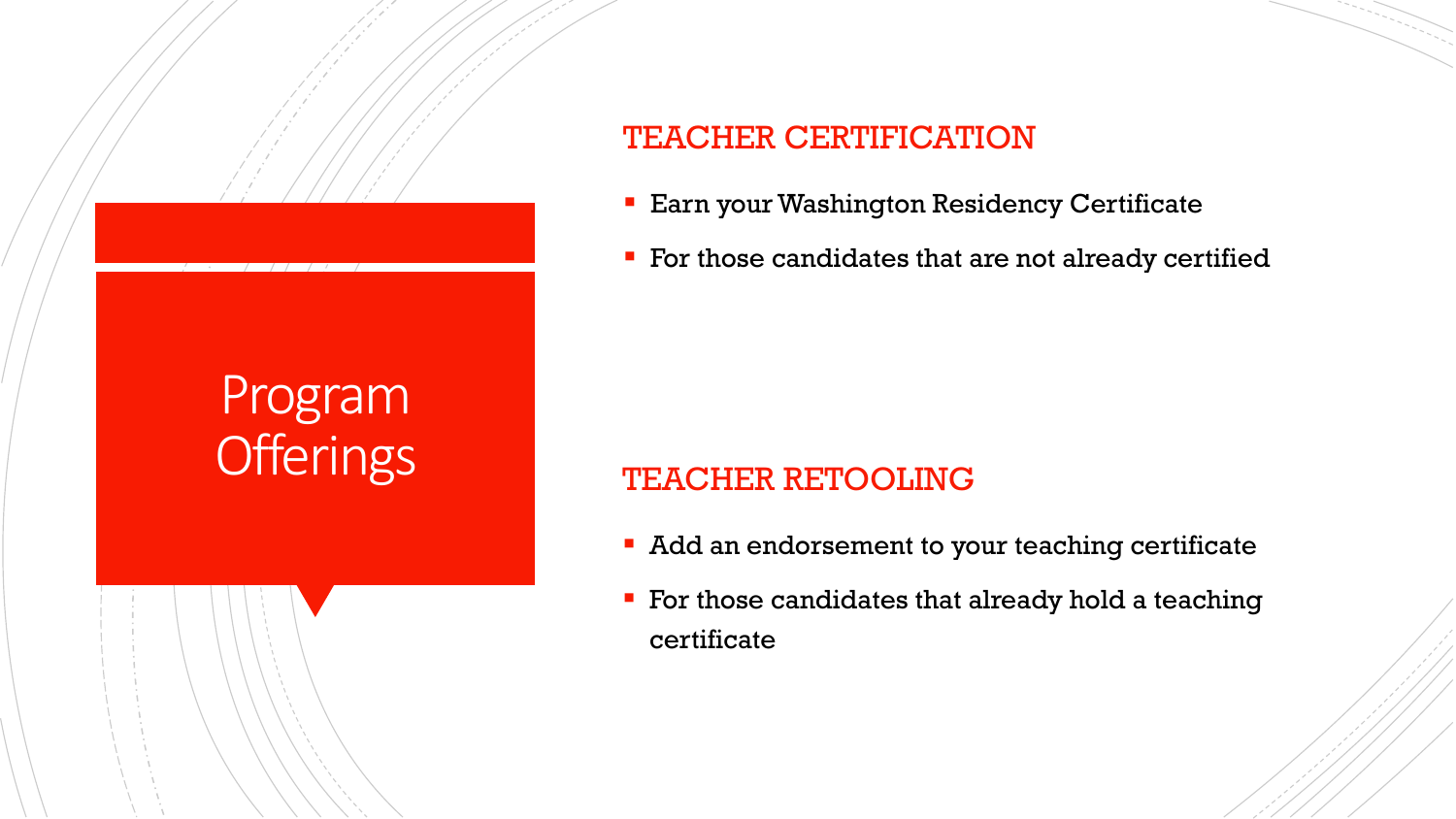# Teacher Certification

Earn Your Residency Certificate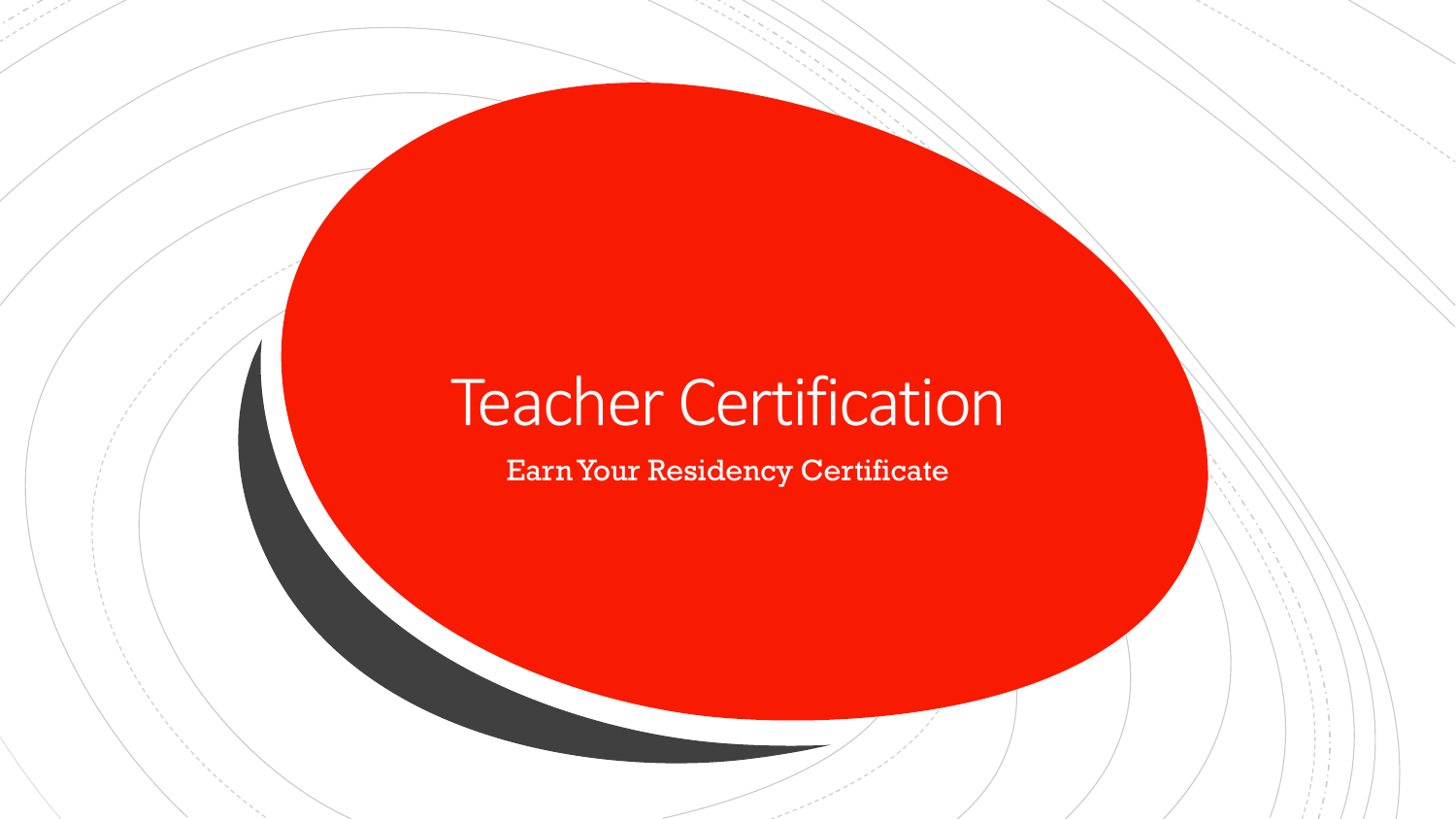## **Certificate** Options & Costs

#### SINGLE ENDORSEMENT

- \$9,900
- 20 paid modules (\$6,000) + field experience (\$3,900)
- Earn your residency certificate with a single content area endorsement

#### SPECIAL EDUCATION – DUAL ENDORSEMENT

- $\blacksquare$  \$11,400
- $25$  paid modules  $(\$7,500)$  + field experience  $(\$3,900)$
- Earn your residency certificate with two endorsements: SPED + content endorsement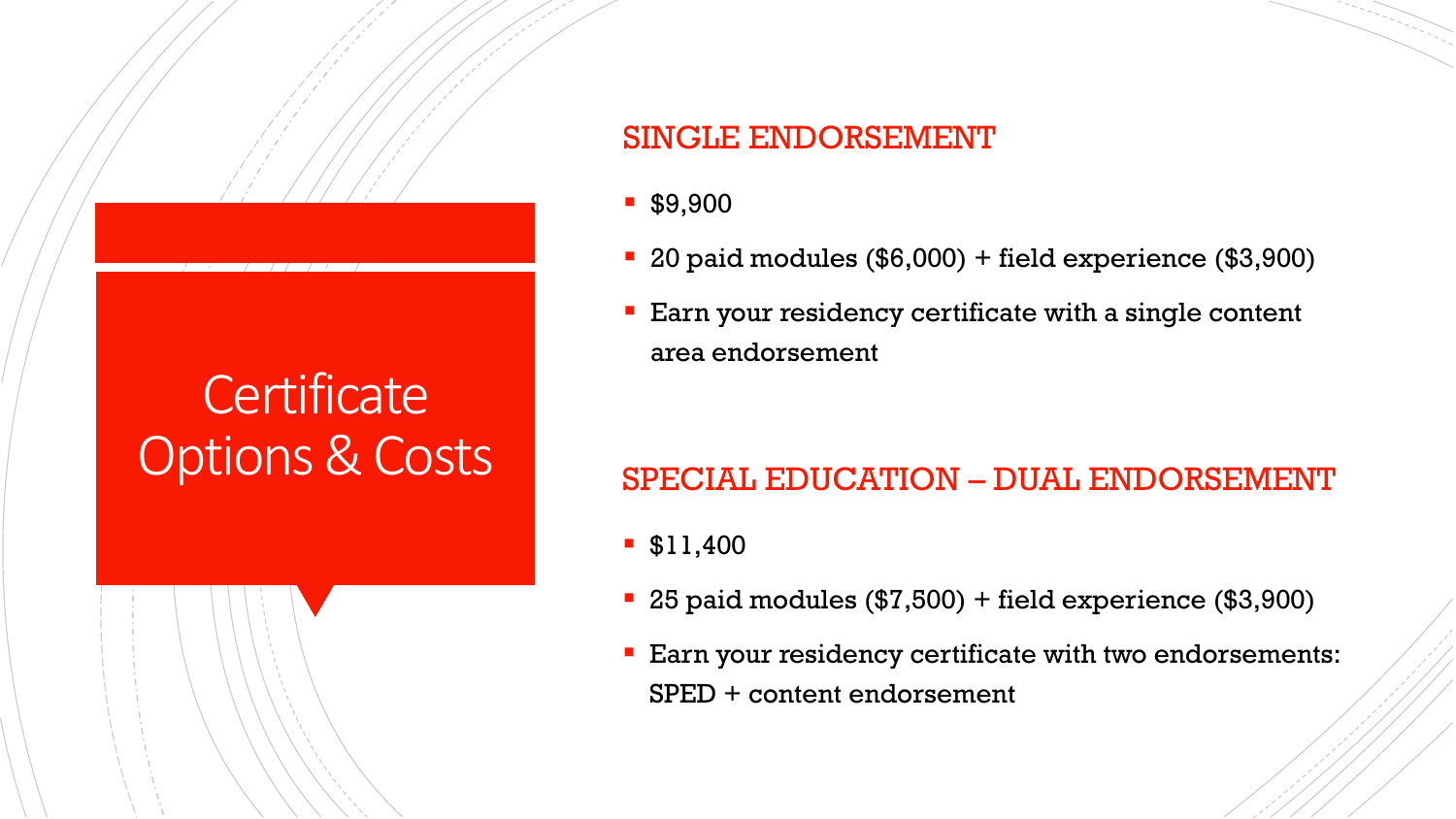## Endorsements

- **Biology**
- **•** Chemistry
- **Early Childhood Education**
- **Elementary Education**
- **English Language Arts**
- **E** Mathematics
- Social Studies
- **Special Education (Dual Endorsement Only)**
- World Languages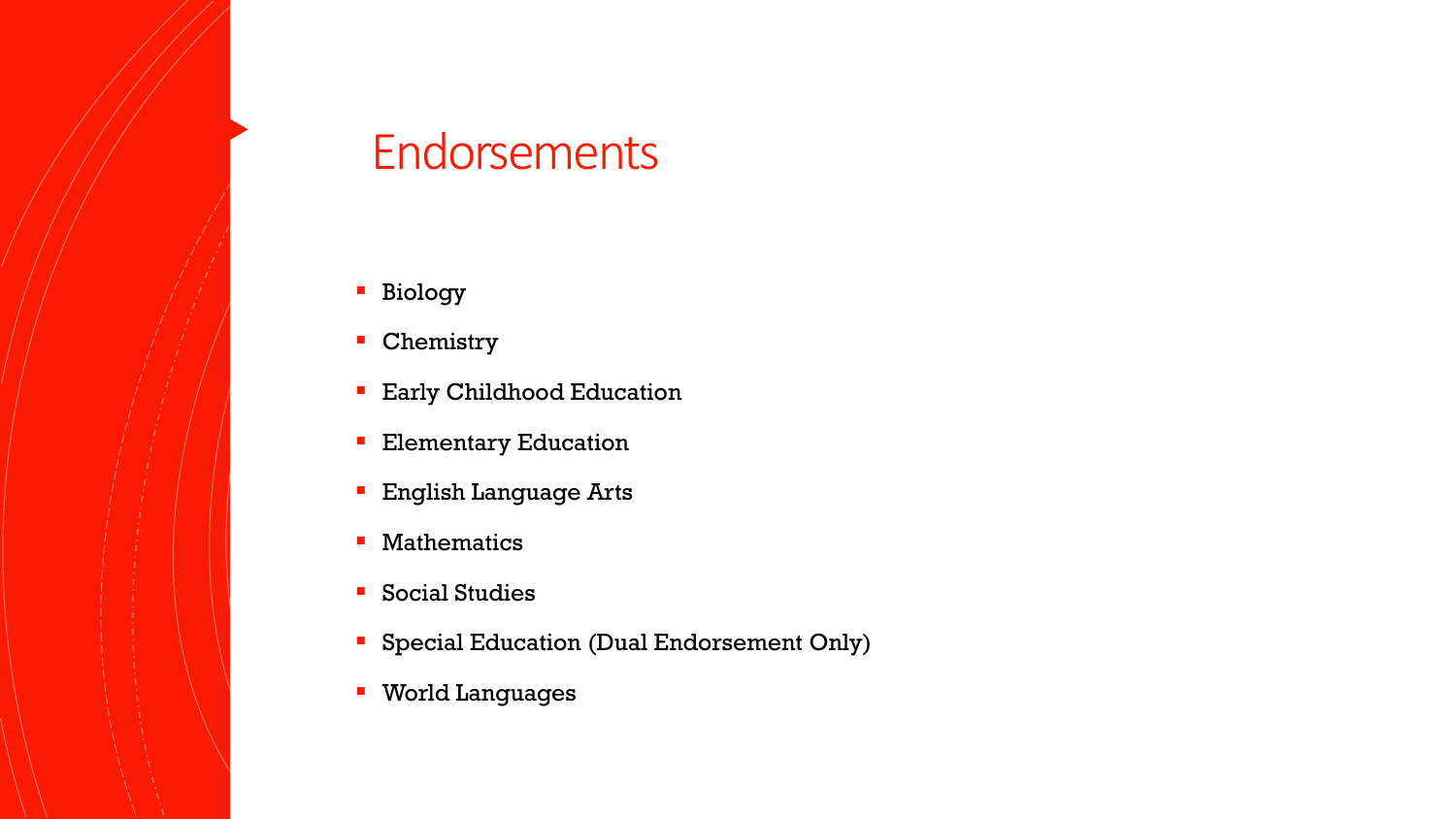## Program Outline



20-25 paid modules (module, quiz, assignment)



1 semester field experience

န္ကန္က

Field reflections Assessments (WEST-B, NES/WEST-E, edTPA)



**Certification**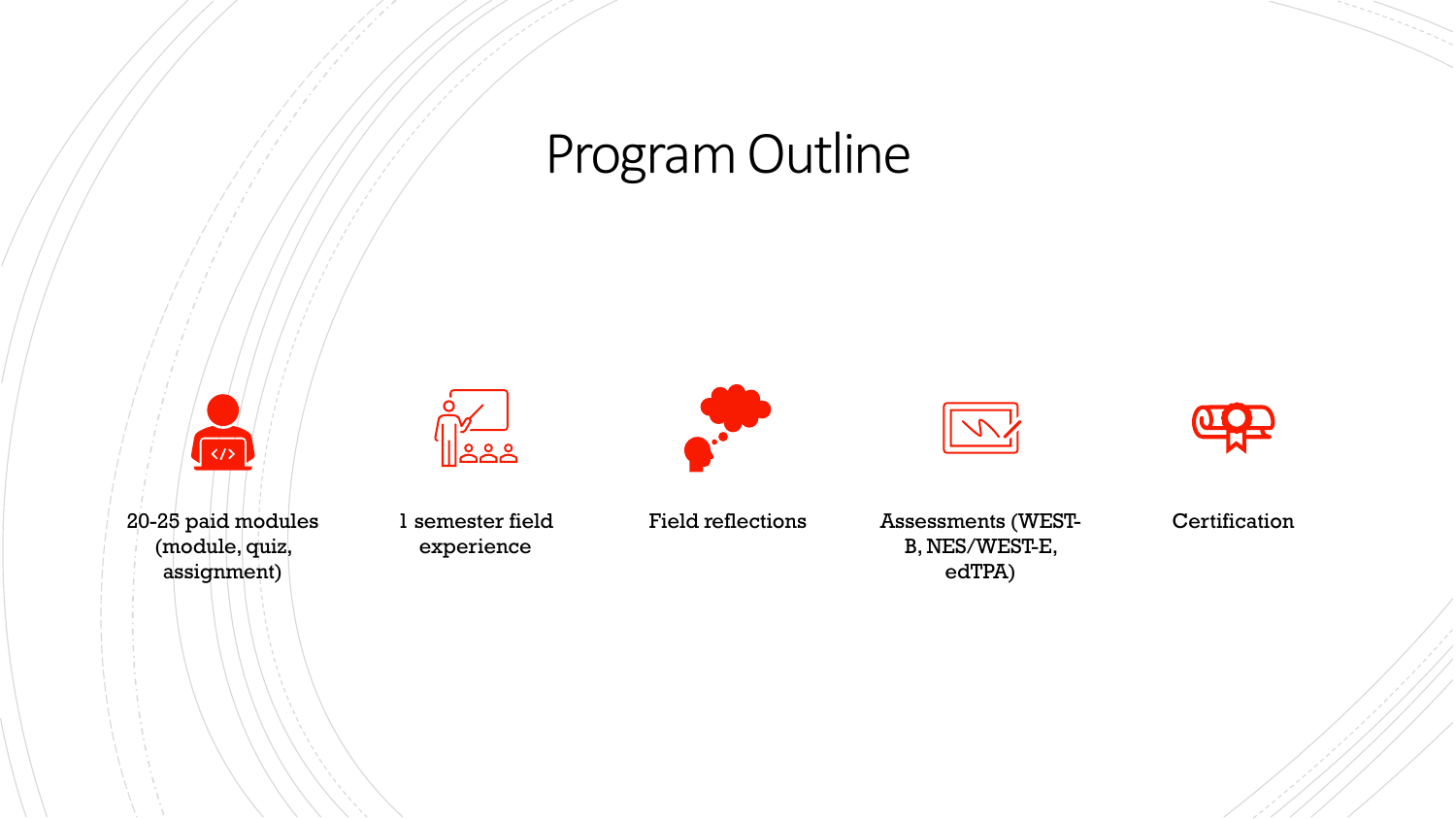## What makes up a module?

The Module: Gives you the information

The Quiz: Shows how well you remember the information

The Assignment: Illustrates you know how to apply that information to the field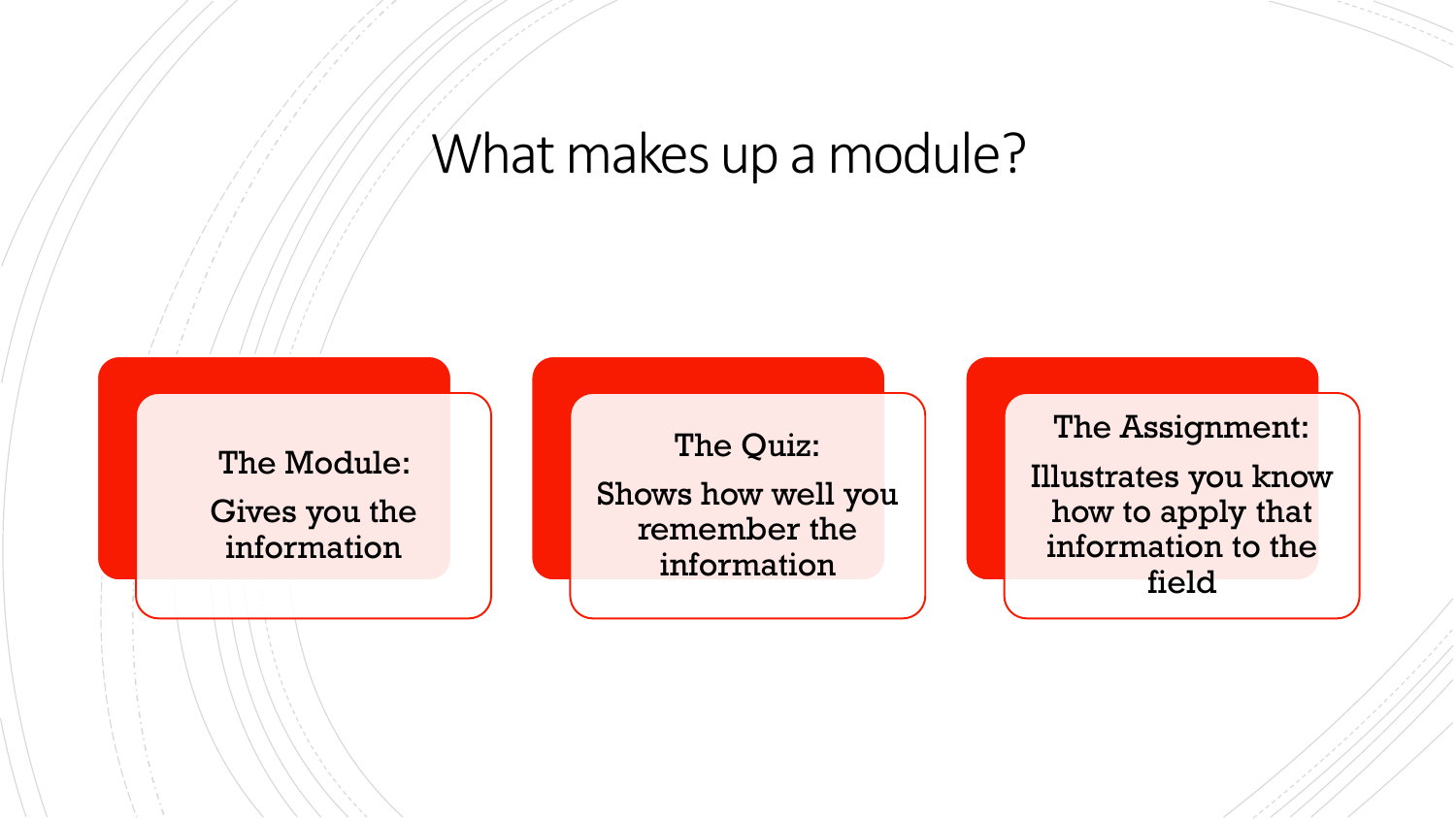## The Field **Experience**

- **The field experience is a minimum of 1 full-time** semester in the field.
	- Fall: September through end of January/early February
	- **Spring: January through the end of the school year**
- Candidates can complete their field experience in a traditional student teaching placement or, if they are on a conditional certificate, in their own classroom.
- Candidates in the field will be observed and mentored by NWED supervisors/coaches to help the development of best practices and to ensure candidates are meeting all state standards.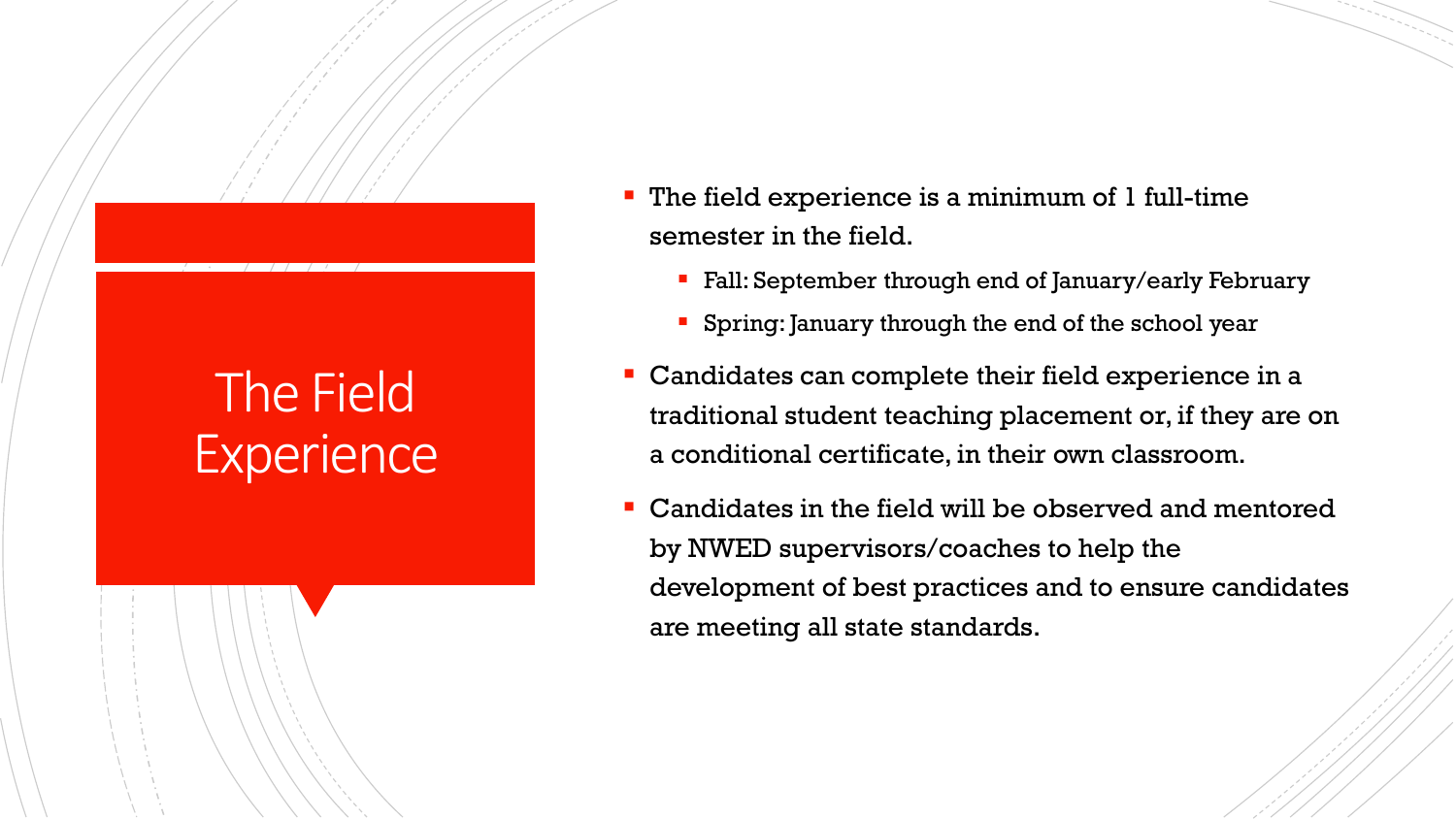■ While in the field candidates complete 10 field reflections that help instill critical thinking skills into their everyday practice. NWED believes that all teachers must be able to reflect on their practice with the goal of improving their practice, identifying areas of improvement, overcoming unconscious bias, and developing a deeper understanding of their classroom community.

# **Reflections**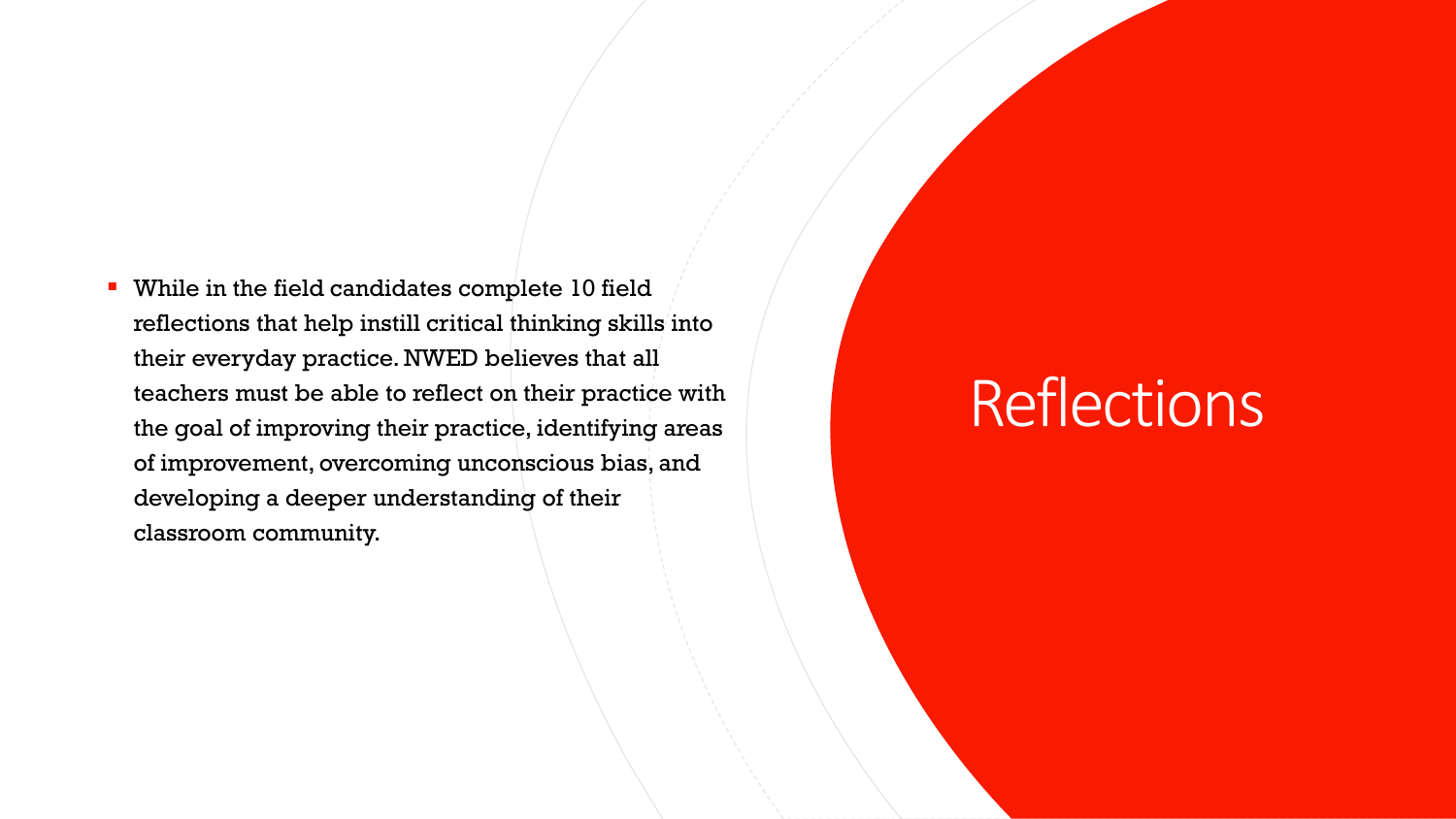## **Assessements**

#### PRE-PROGRAM ASSESSMENTS

- WEST-B: All candidates must complete the WEST-B or equivalent before being admitted to a program.
- NES/WEST-E: Passing this content test is an application requirement, however, candidates may be conditionally admitted for a limited time, prior to completion.

#### END OF PROGRAM ASSESSMENT

**• edTPA (Teacher Performance Assessment): All WA** certificate candidates must pass the edTPA prior to being recommended for certification. NWED prepares candidates through their assignments, field evaluations, free training modules, and online support groups.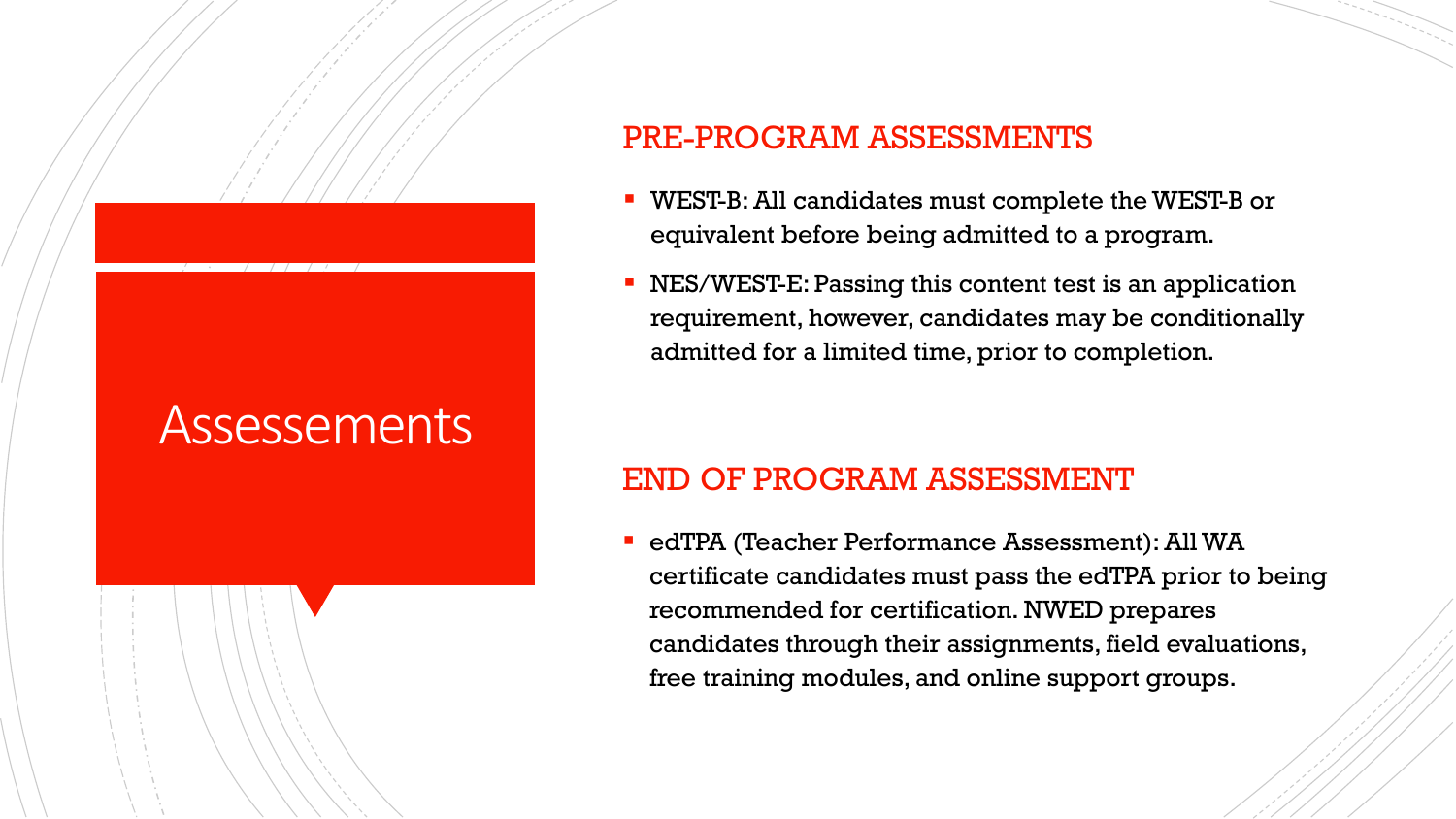## **Certification**

**• Once all program requirements are completed** candidates are recommended to OSPI for certification. Candidates can then apply for their residency certificates.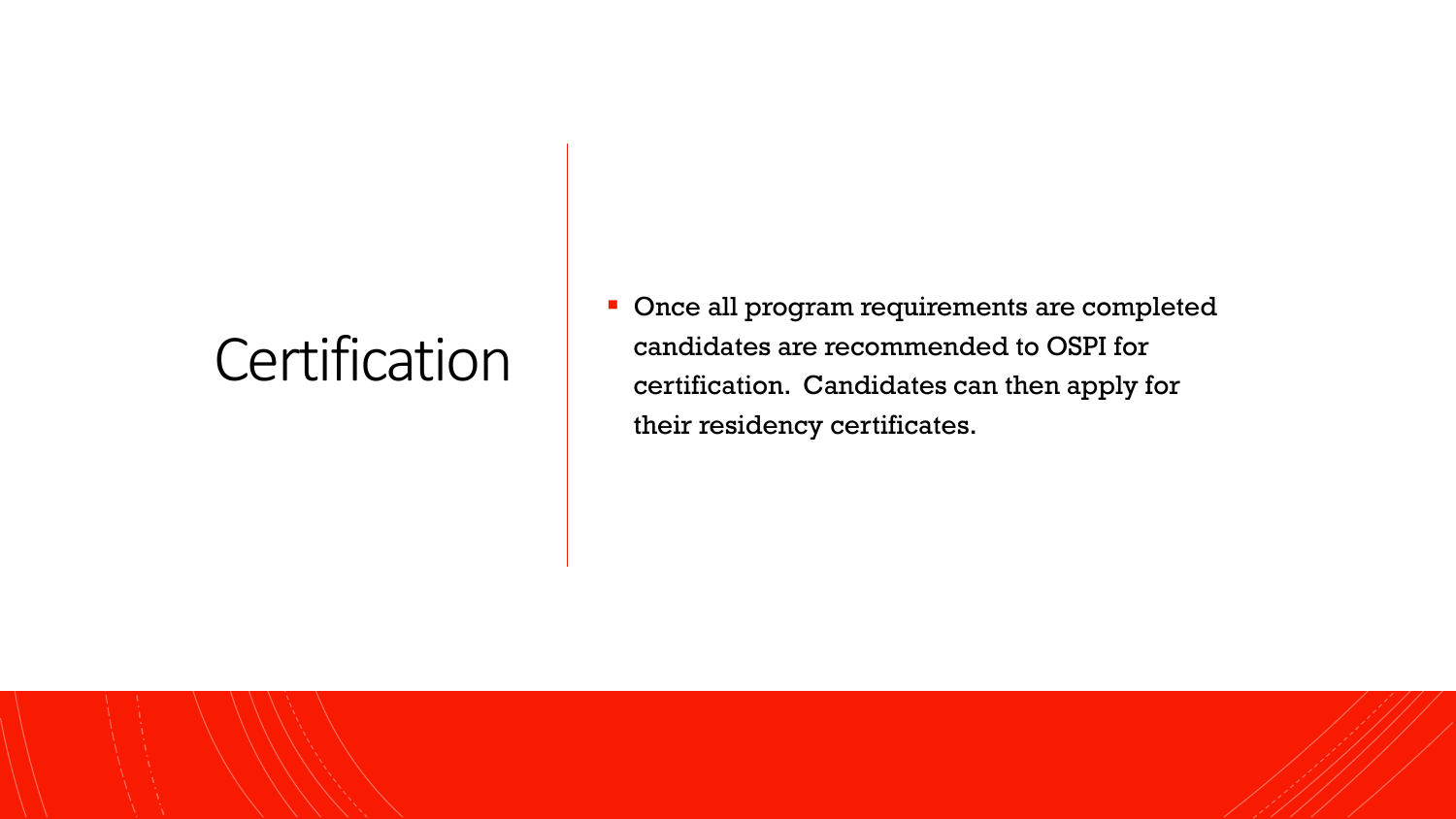## Sample Schedule

1 Year, Single Endorsement

(This is just an example. Every candidate's schedule is unique)

| <b>August - July</b>                                                                                            |                                                                                        |                                                                                    |  |
|-----------------------------------------------------------------------------------------------------------------|----------------------------------------------------------------------------------------|------------------------------------------------------------------------------------|--|
| August                                                                                                          | September                                                                              | October                                                                            |  |
| • Complete<br>application/Accepted to<br>program<br>• Complete orientation<br>$module + 1 additional$<br>module | Complete 3 modules<br>Take/Pass NES/WEST-<br>E (if not already<br>completed)           | • Complete 2 modules<br>Sign up for Spring field<br>placement                      |  |
| November                                                                                                        | December                                                                               | January                                                                            |  |
| Complete 2 modules                                                                                              | Complete 2 modules<br>Complete 1 field<br>reflection                                   | • Complete 2 modules<br>Begin field placement<br>• Complete 3 field<br>reflections |  |
| February                                                                                                        | March                                                                                  | April                                                                              |  |
| Complete 2 modules<br>Complete 4 field<br>reflections                                                           | • Complete 2 modules<br>• Complete last 2 field<br>reflections<br>• Get edTPA handbook | Complete 1 module<br>Complete edTPA                                                |  |
| May                                                                                                             | June                                                                                   | July                                                                               |  |
| Complete 1 module<br>Submit edTPA                                                                               | Complete 2 modules<br><b>Complete PGP</b><br>(professional growth<br>plan)             | • Be recommended for<br>certificate upon receipt<br>of passing edTPA scores        |  |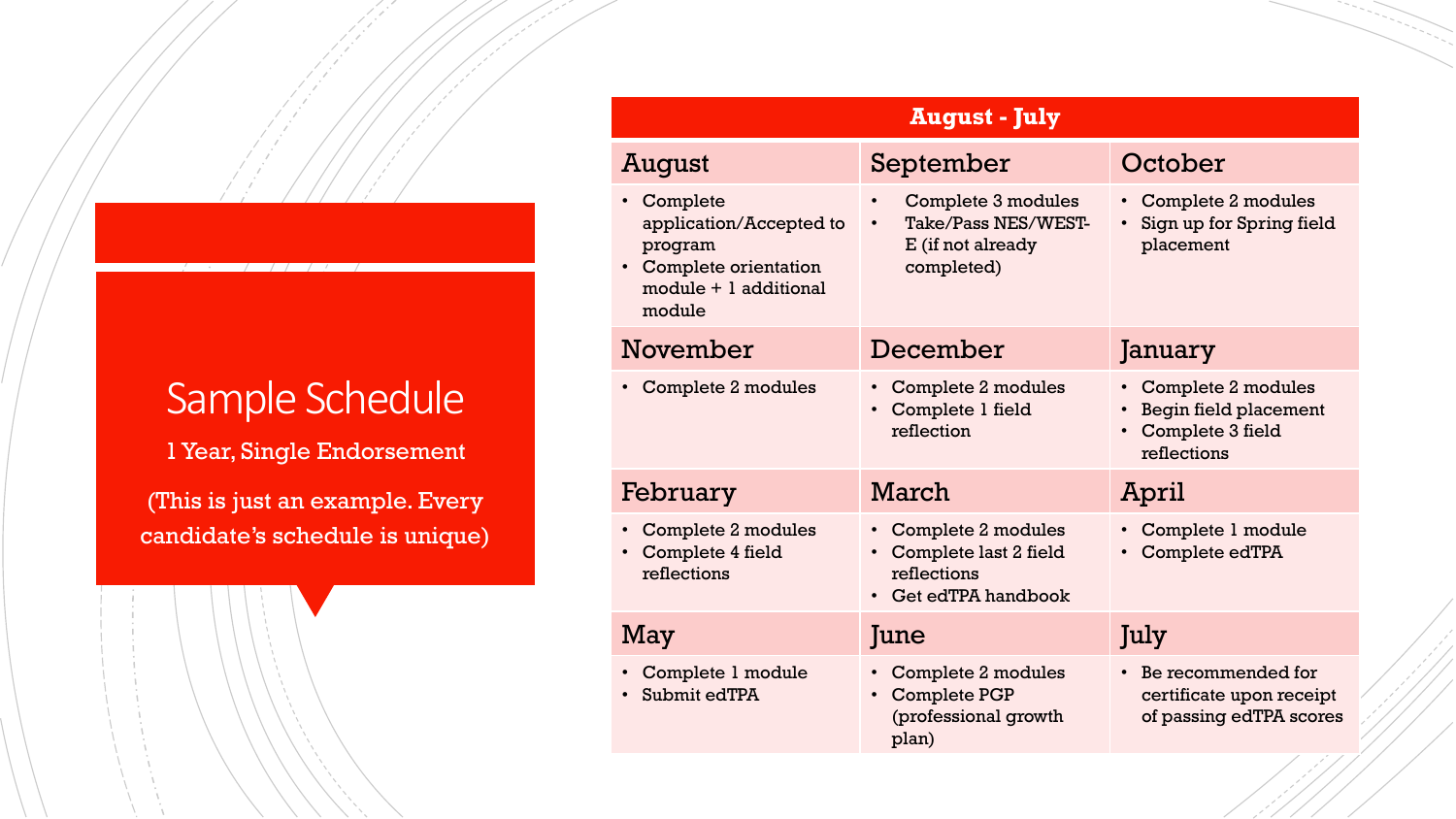## Admissions Process



#### Complete the free, online application

#### $\sqrt{111}$

**Contract Contract** 



Submit transcripts (unofficial copies are acceptable for review)

#### $\left| \begin{array}{c} \end{array} \right|$



WEST-B or equivalent test scores (ACT, SAT, Praxis, etc.)



NES/WEST-E in your endorsement area (not required at the time of admission, but candidates need to complete this requirement soon after admission)

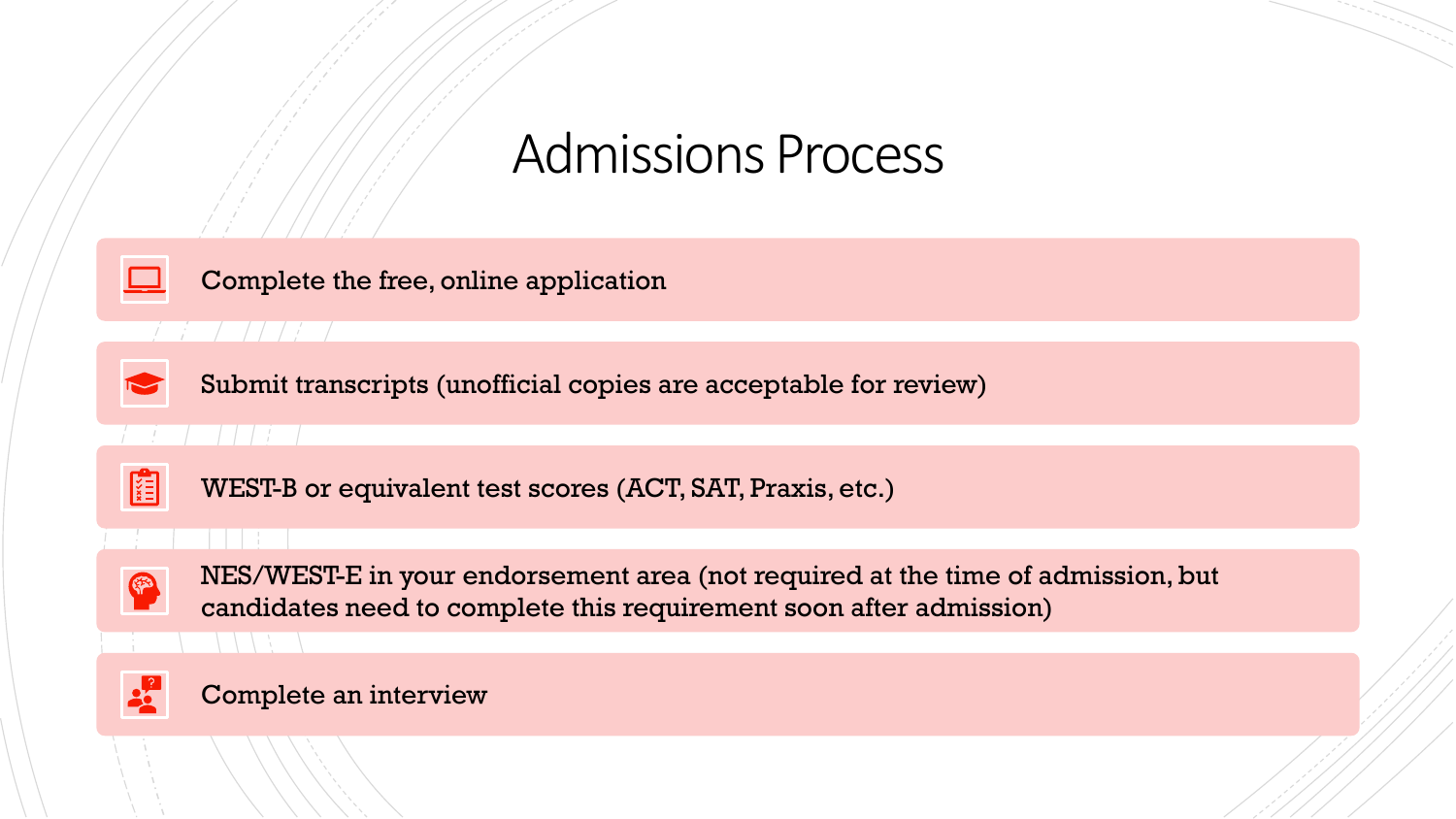## Class Profile

|                                     | 2018 | 2019 |
|-------------------------------------|------|------|
| <b>Total Applications</b>           | 158  | 125  |
| Admitted/Enrolled                   | 73   | 55   |
| <b>Acceptance Rate</b>              | 58%  | 52%  |
| <b>High Need Endorsements</b>       | 27%  | 36%  |
| <b>Underrepresented Populations</b> | 45%  | 47%  |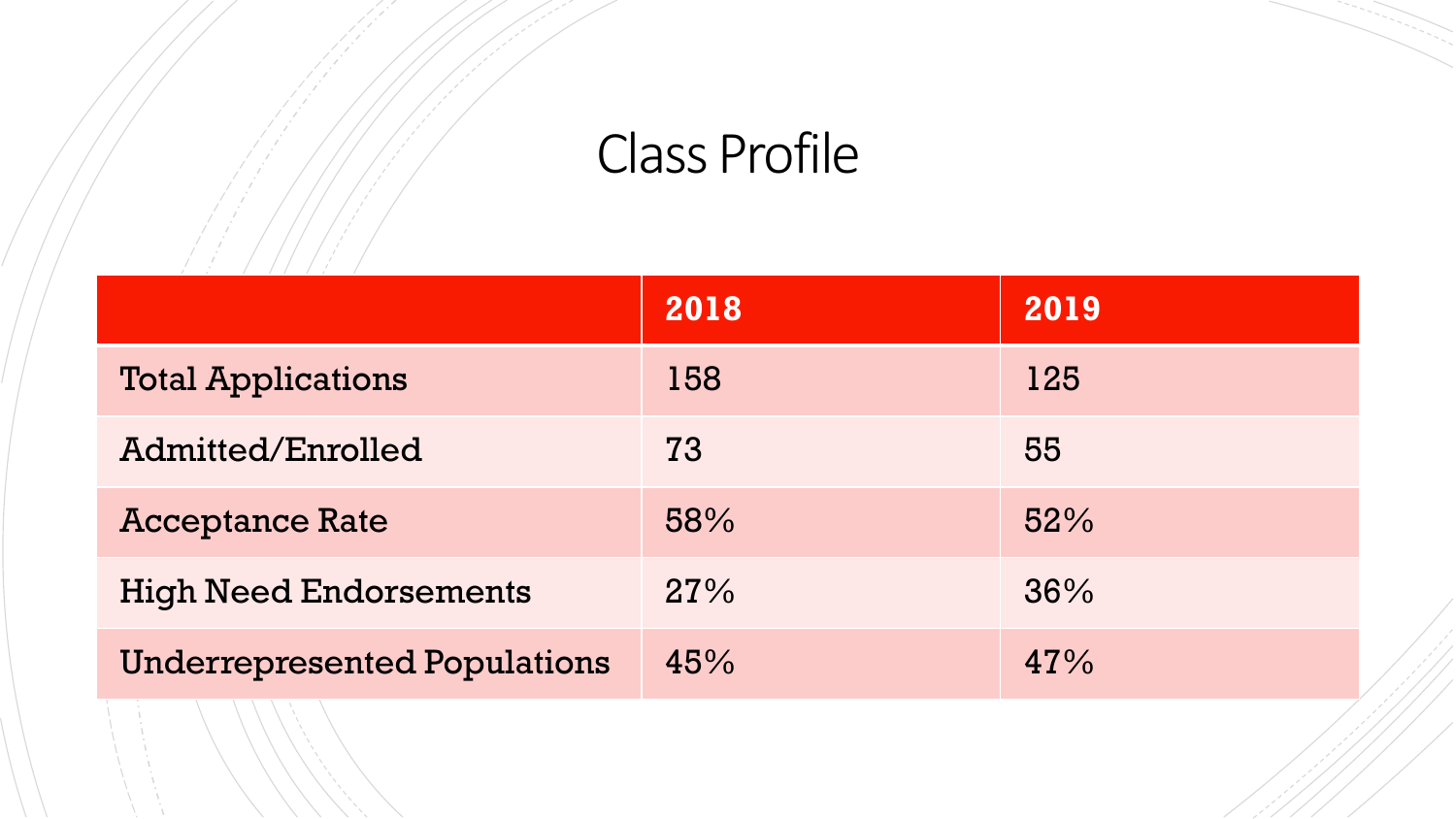- "I love how streamlined this program is. There is no mystery on how to get it done. Thank you!" M.N. (Completed 2017)
- "You have a very personalized program. It really fit my family's needs. I could plan out what modules to take, when to take them, and how quickly I wanted to get done. That worked for me." J.M. (Completed 2017)
- "Many people thought that I was crazy for leaving engineering and becoming a teacher, but it was hands down the best decision that I have ever made. I was up every day excited to go to work. This was all possible thanks to hard work and the help of NWED." T.S. (Completed 2017)
- "I'm honored to share my experiences about NWED. I'm so appreciative of all the support and feedback I received during my coursework." P.J. (Completed 2018)
- "NWED is the absolute best!" E.R. (Completed 2018)

# **Candidate Feedback**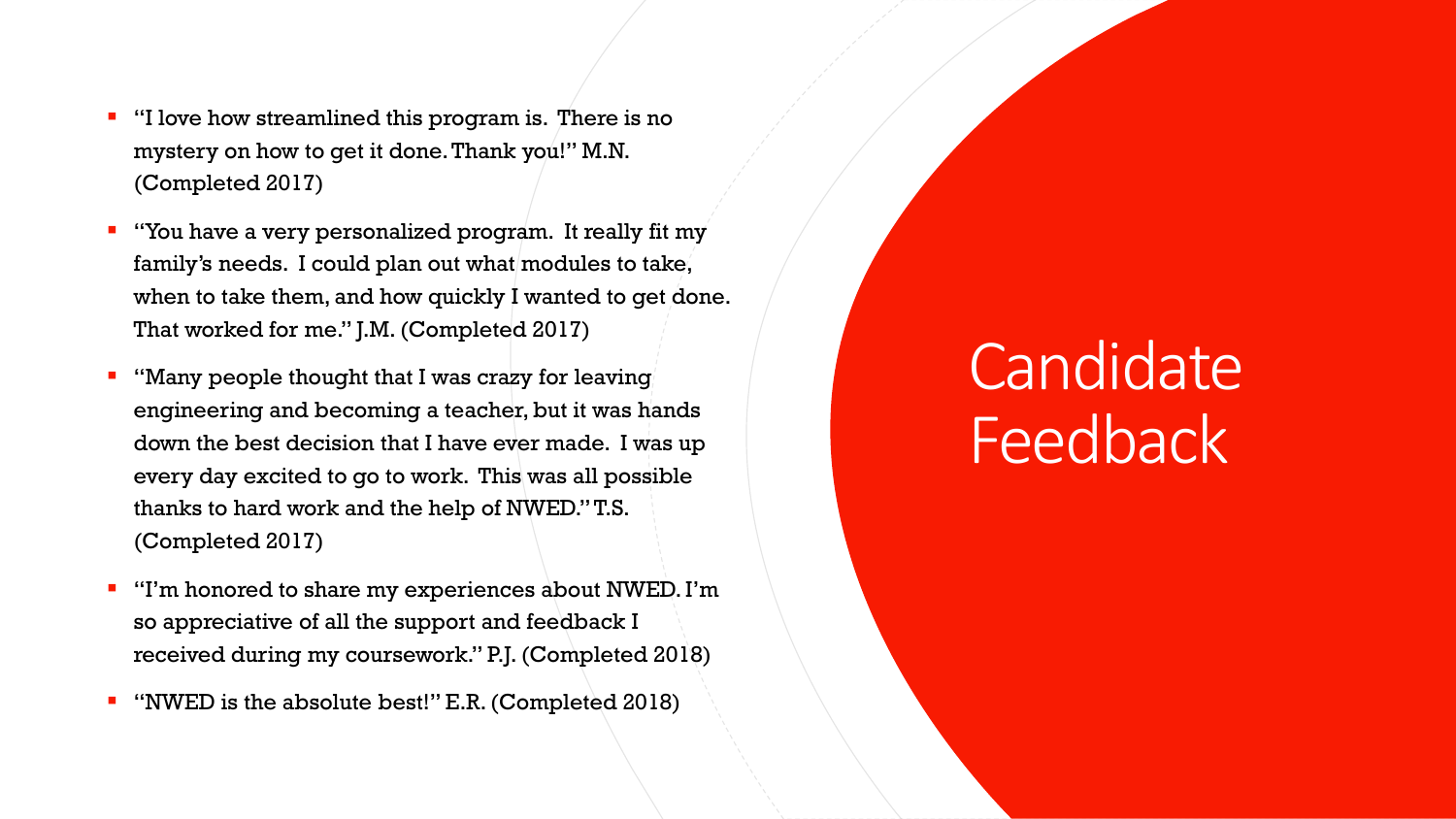# [Apply Now](https://www.nwed.org/apply-now)

[For additional information sign up for an online](https://docs.google.com/forms/d/e/1FAIpQLSferFrkCGhv0iGiOUZ-xmM_mY4CaDibt6Ix7jZpoYmEbBGuRg/viewform) information session or contact:

Bree Van Horn, [vhbree@nwed.org](mailto:vhbree@nwed.org)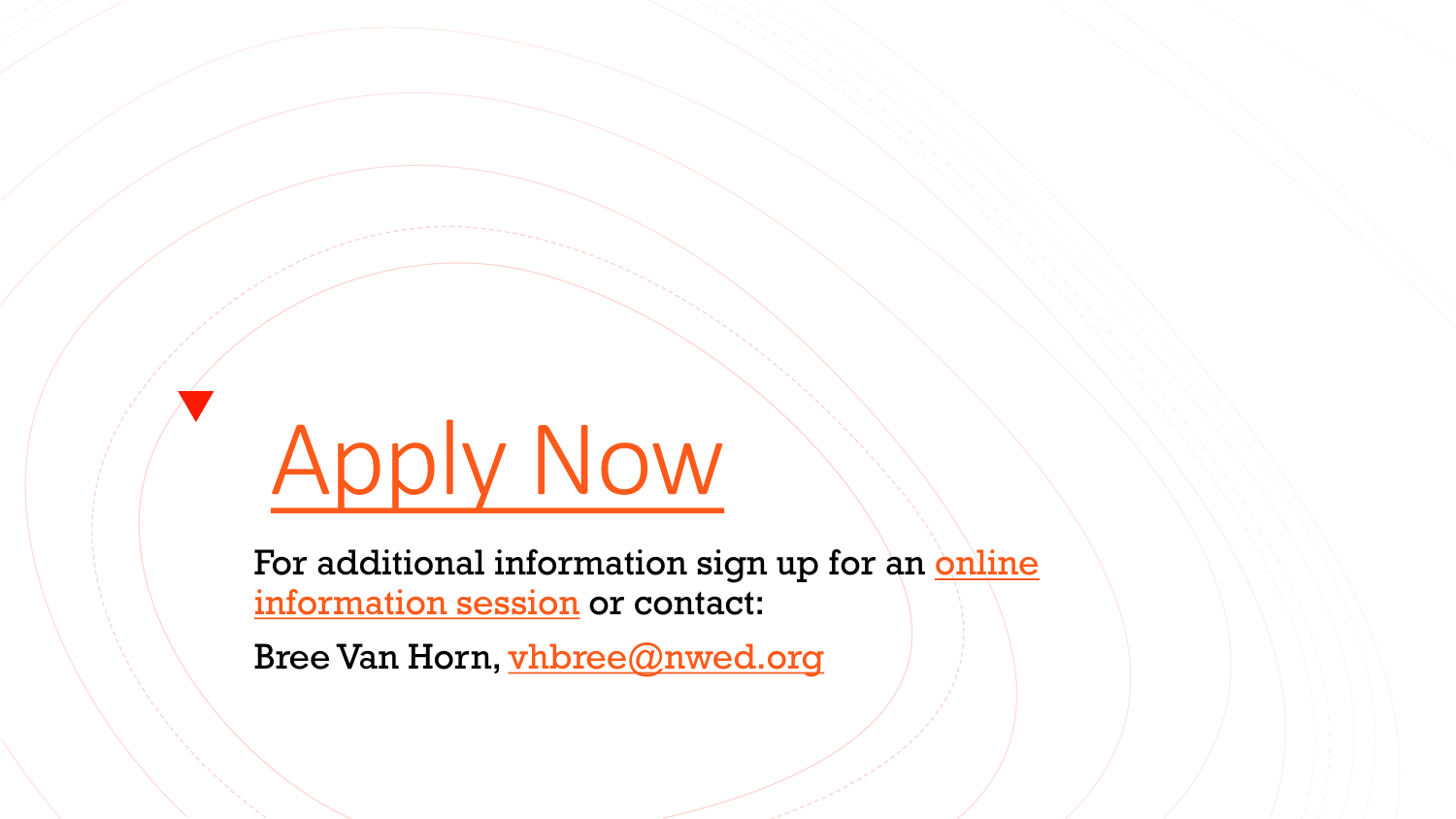# Teacher Retooling

Adding an Endorsement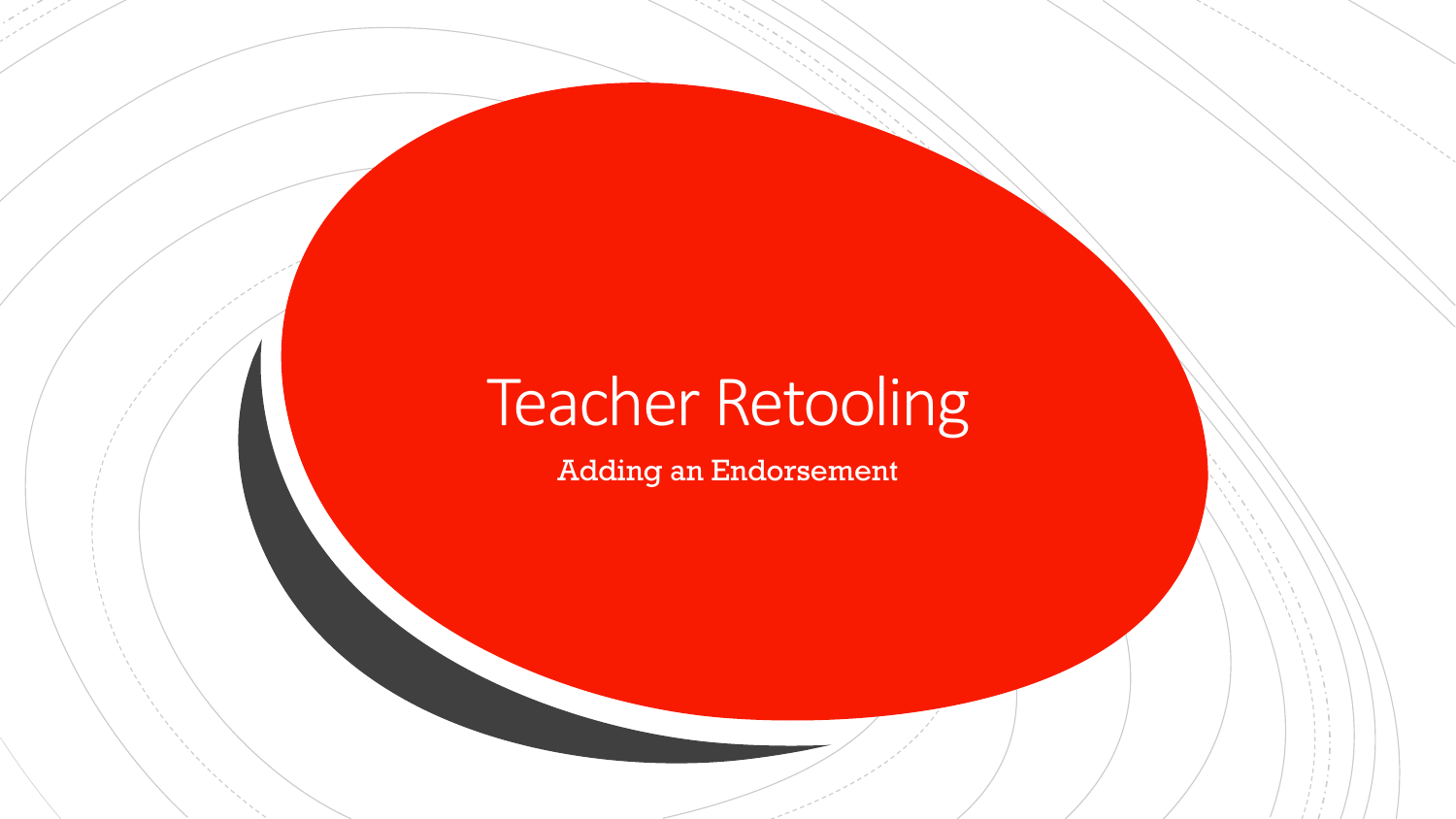## Endorsement Options







### EARLY CHILDHOOD EDUCATION (P-3)

#### ELEMENTARY EDUCATION (K-8)

### SPECIAL EDUCATION (P-12)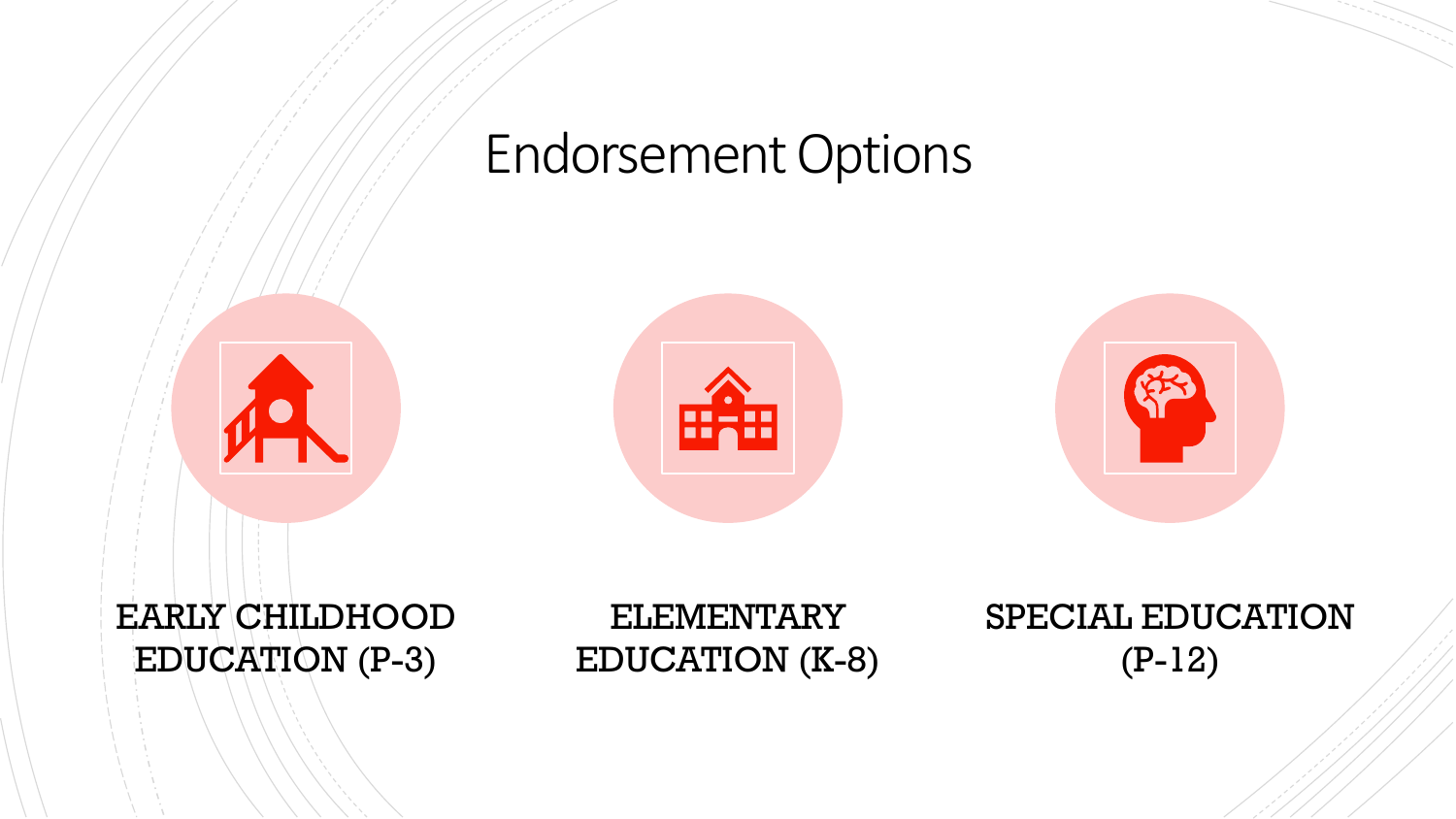- Open enrollment: Start anytime
- Candidate selection and notification: Continuous
- Candidate's complete online coursework, assessments and assignments
- Candidates also complete 5 field reflections
- **A program supervisor observes the candidate and** completes 2 field assessments

# Program **Outline**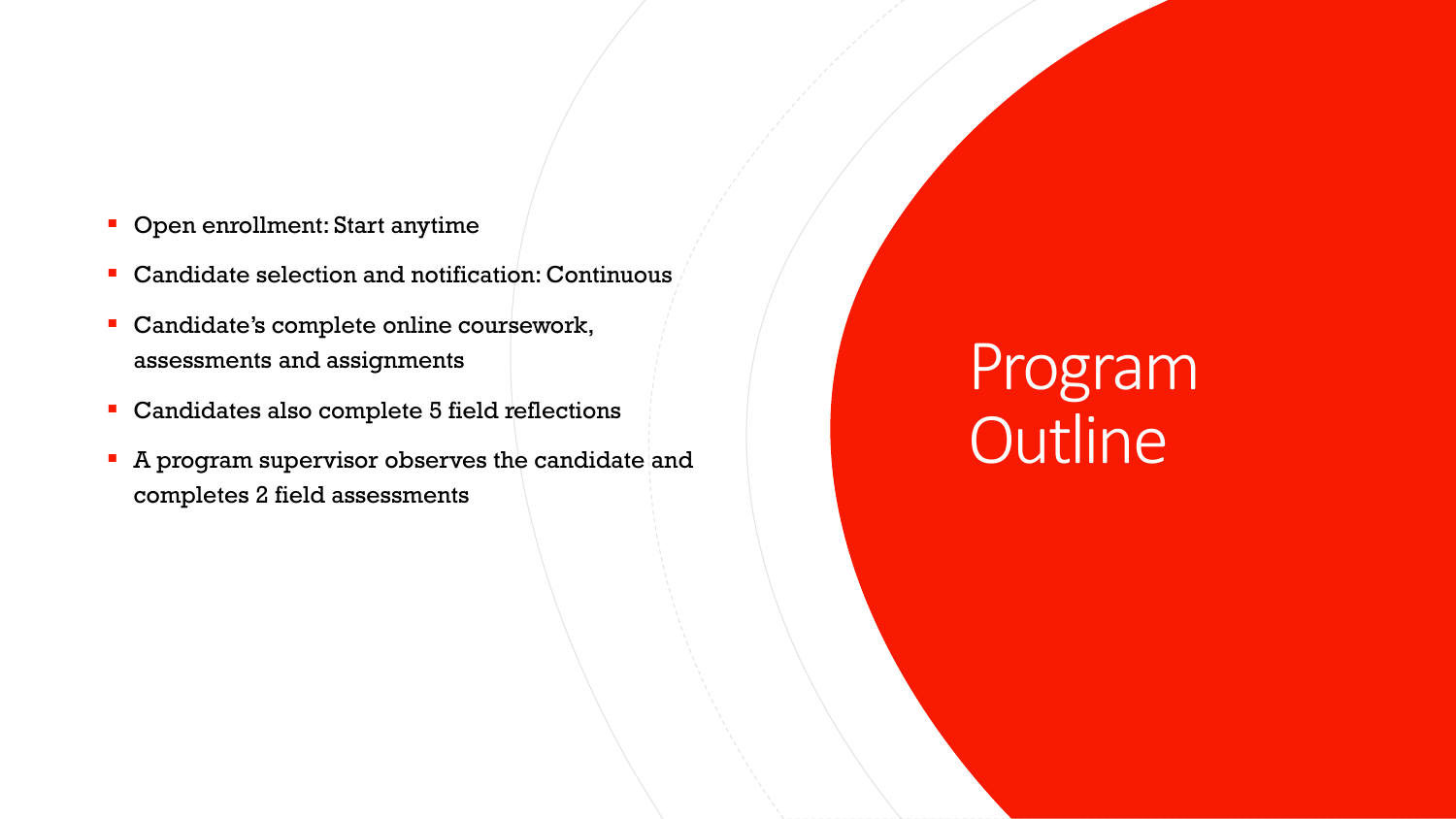

## **Costs**

- Each add-on endorsement costs \$3,500
- 10 month, no interest payment plan available
- NWED does not participate in the PESB Retooling Conditional Loan Program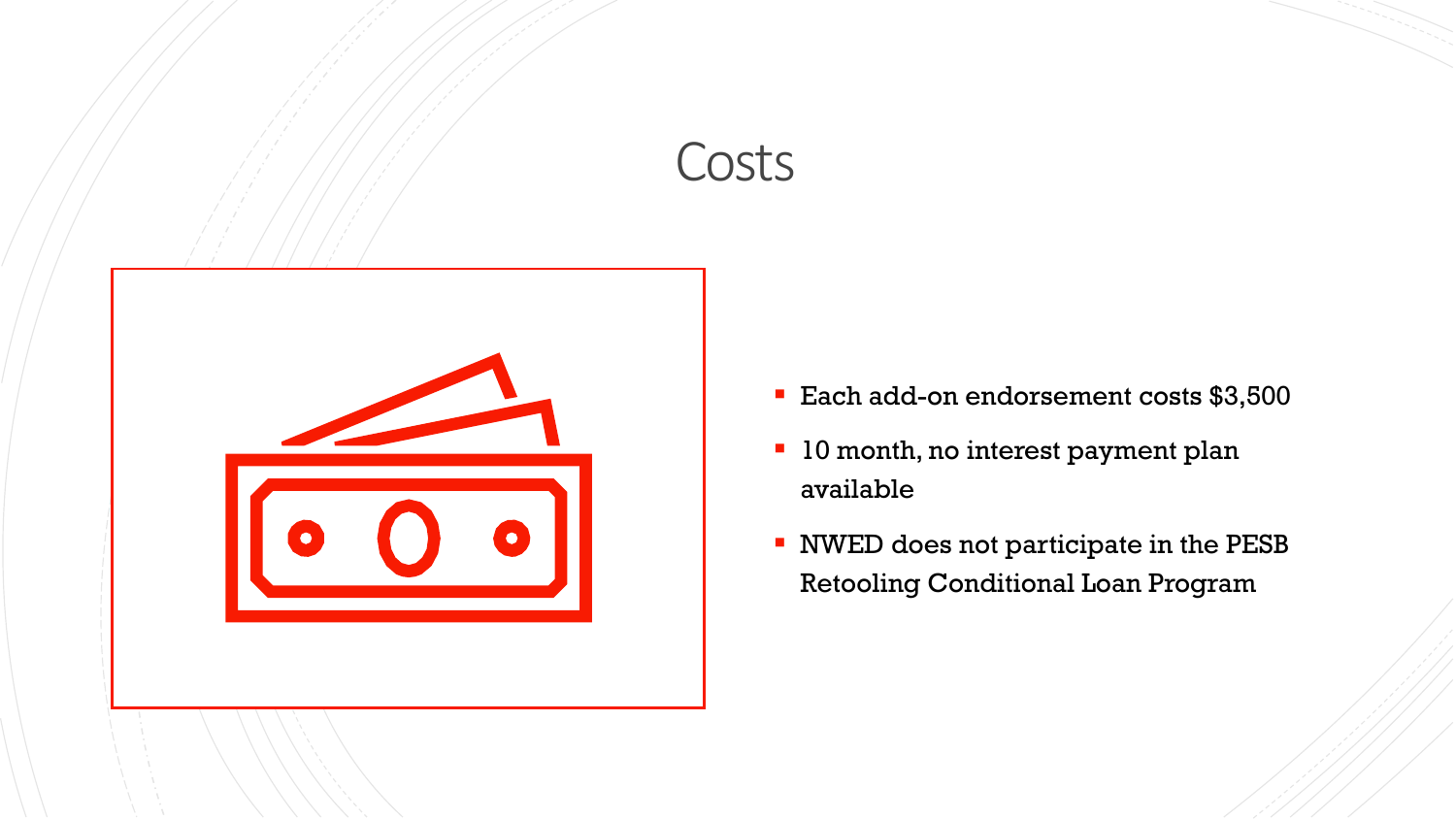# **Entrance** Requirements

- Valid WA Teacher Certificate
- **Example 2** Field Placement (current classroom or found placement)
- **EXECTE LETTER IS COMMED LETTER IS CONTEX LETTER IS CONTROLLED TO LATA CONTROLLY CONTROLLY CONTROLLY CONTROLLY CONTROLLY CONTROLLY CONTROLLY CONTROLLY CONTROLLY CONTROLLY CONTROLLY CONTROLLY CONTROLLY CONTROLLY CONTROLLY C** administrator
- **Official transcripts**
- **E** Required content tests for desired endorsement(s)
- **EX Completed Application**